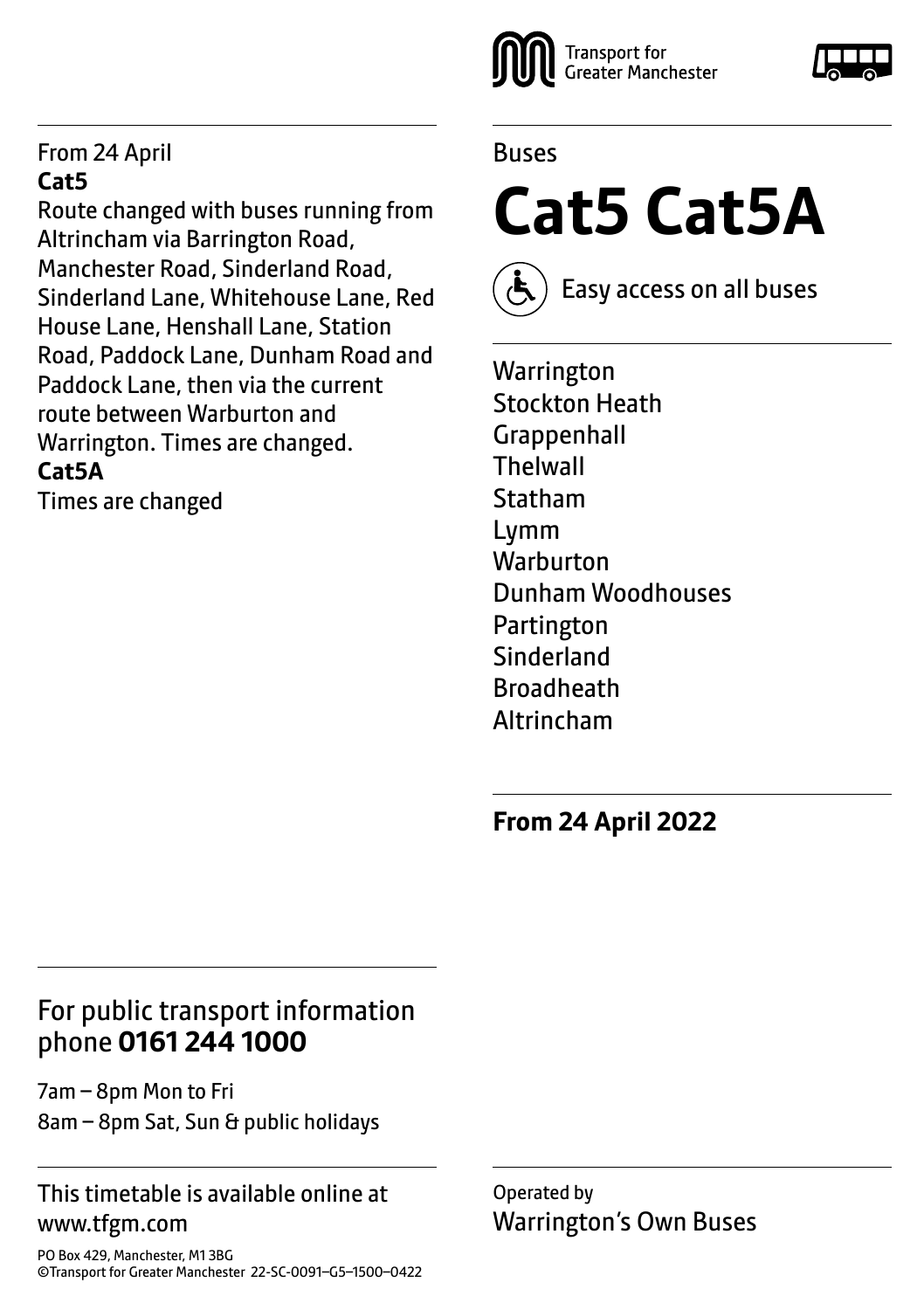## Additional information

## Alternative format

To ask for leaflets to be sent to you, or to request large print, Braille or recorded information phone 0161 244 1000 or visit www.tfgm.com

#### Easy access on buses



 Journeys run with low floor buses have no steps at the entrance, making getting on and off easier. Where shown, low floor buses have a ramp for access and a dedicated space for wheelchairs and pushchairs inside the bus. The bus operator will always try to provide easy access services where these services are scheduled to run.

## Using this timetable

Timetables show the direction of travel, bus numbers and the days of the week. Main stops on the route are listed on the left. Where no time is shown against a particular stop, the bus does not stop there on that journey. Check any letters which are shown in the timetable against the key at the bottom of the page.

## Where to find information about service changes

www.tfgm.com Bus station posters Leaflets from outlets.

## Tickets and information

Bus companies offer a range of tickets for use on their own buses. For travel on any service in the County, use System One tickets, including DaySaver. Travelshops provide tickets, information and journey planning advice on buses, trains and trams for work and pleasure.

## Using the 24 hour clock

Times are shown in four figures. The first two are the hour and the last two are the minutes.

0753 is 53 minutes past 7am 1953 is 53 minutes past 7pm



## Operator details

#### **Warrington's Own Buses**

Wilderspool Causeway **Warrington** Cheshire WA4 6PT Telephone 01925 634296

#### **Travelshops**

#### **Altrincham Interchange**

Mon to Fri 6.40am to 8.20pm Saturday 7.10am to 8.20pm Sunday\* 9.20am to 4.50pm \*Including public holidays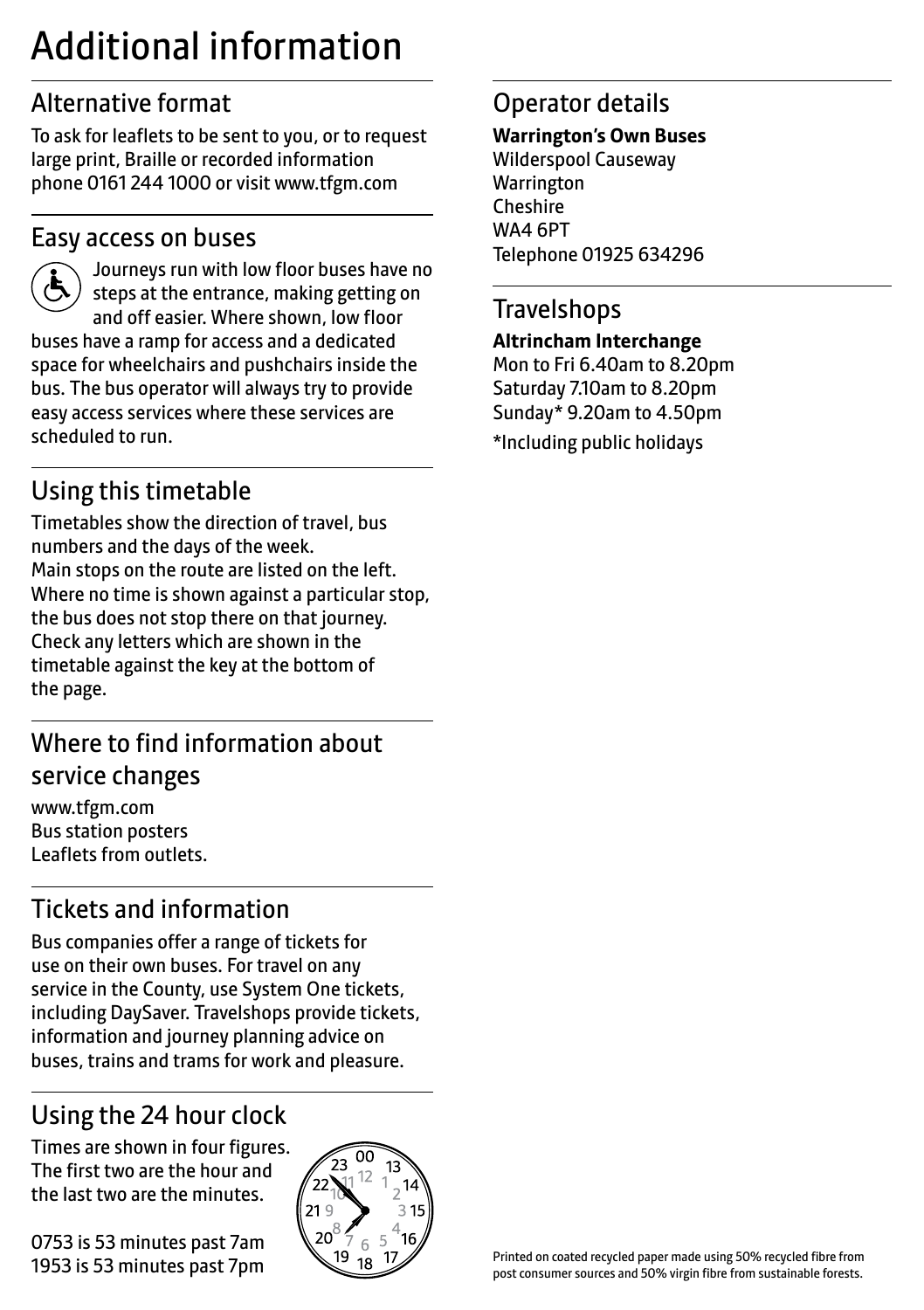## Altrincham — Broadheath — Warburton — Lymm — Stockton Heath — Warrington Cat5 Altrincham — Broadheath — Partington — Lymm — Stockton Heath — Warrington Cat5A

#### Mondays to Fridays

**Cat5 Cat5 Cat5 Cat5ACat5ACat5 Cat5 Cat5 Cat5ACat5 Cat5ACat5 Cat5ACat5 Cat5ACat5 Cat5ACat5 Cat5A**

|                                     |       |      |       | SD e      | SН          |      |            |      |      |      |      |      |      |      |      |      |      |      |      |
|-------------------------------------|-------|------|-------|-----------|-------------|------|------------|------|------|------|------|------|------|------|------|------|------|------|------|
| Altrincham, Interchange             |       |      | 0637  | 0702      | 0702        |      | 0817k 0855 |      | 0927 | 0957 | 1027 | 1057 | 1127 | 1157 | 122. | 1257 | 1327 | 1357 | 1427 |
| Sinderland Road, Broadheath Primary |       |      | 0644  | 0708 0708 |             |      | 0837       | 0904 | 0937 | 1004 | 1037 | 1104 | 1137 | 1204 | 1237 | 1304 | 1337 | 1404 | 1437 |
| Partington, Manchester New Road     |       |      |       |           | 0721j 0721j |      |            |      | 0951 |      | 1051 |      | 1151 |      | 1251 |      | 1351 |      | 1452 |
| Dunham, Rope and Anchor             |       |      | 0651  |           |             |      | 0844 0911  |      |      | 1011 |      | 1111 |      | 1211 |      | 1311 |      | 1411 |      |
| Warburton, Egerton Avenue           |       |      | 0658  |           |             |      | a          |      |      | 1019 |      | 1119 |      | 1219 |      | 1319 |      | 1419 |      |
| Lymm Cross                          | 0625  | 0645 | 0708  | 0747      | 0755        | กลวว | იඉიი       | 0927 | 1003 | 1027 | 1103 | 1127 | 1203 | 1227 | 1303 | 1327 | 1403 | 1427 | 1505 |
| Lymm, Church                        | 0626  | 0646 | 0710  | 0757      | 0757        | 0824 | 0902       | 0929 | 1005 | 1029 | 1105 | 1129 | 1205 | 1229 | 1305 | 1329 | 1405 | 1429 | 1507 |
| Statham, Star Lane                  | 0630. | 0650 | 0714  | 0802      | 0802        | 0829 | 0907       | 0933 | 1009 | 1033 | 1109 | 1133 | 1209 | 1233 | 1309 | 1333 | 1409 | 1433 | 1511 |
| Thelwall, Pickering Arms            | 0634  | 0655 | .0720 | 0808      | 0808        | 0835 | 0913       | 0938 | 1014 | 1038 | 1114 | 1138 | 1214 | 1238 | 1314 | 1338 | 1414 | 1438 | 1516 |
| Grappenhall, Bradshaw Lane          | 0639  | 0700 | 0725  | 0813      | 0813        | 0840 | 0918       | 0943 | 1019 | 1043 | 1119 | 1143 | 1219 | 1243 | 1319 | 1343 | 1419 | 1443 | 1521 |
| Stockton Heath, Victoria Square     | 0647  | 0708 | 0736  | 0826      | 0826        | 0850 | 0928       | 0952 | 1028 | 1052 | 1128 | 1152 | 1228 | 1252 | 1328 | 1352 | 1428 | 1452 | 1531 |
| Warrington, Interchange             | 0659  | 0721 | 0750  | 0840 0840 |             | 0904 | 0941       | 1005 | 1041 | 1105 | 1141 | 1205 | 1241 | 1305 | 1341 | 1405 | 1441 | 1505 | 1547 |

#### **Cat5ACat5 Cat5 Cat5ACat5 Cat5ACat5 Cat5ACat5**

|                                          |      | SН     | SD         |      |      |      |      |      |      |  |
|------------------------------------------|------|--------|------------|------|------|------|------|------|------|--|
| Altrincham, Interchange                  | 1511 | 1535   | 1535k 1635 |      | 1716 | 1731 | 1815 | 1838 | 1910 |  |
| Sinderland Road, Broadheath Primary 1521 |      | 1544   | 1556       | 1647 | 1725 | 1743 | 1824 | 1848 | 1916 |  |
| Partington, Manchester New Road 1536     |      |        |            | 1702 |      | 1758 |      | 1902 |      |  |
| Dunham, Rope and Anchor                  |      | 1551   | 1603       |      | 1732 |      | 1831 |      | 1923 |  |
| Warburton, Egerton Avenue                |      | 1559 a |            |      | a    |      | a    |      | 1931 |  |
| Lymm Cross                               | 1549 | 1609   | 1617       | 1715 | 1747 | 1811 | 1844 | 1914 | 1938 |  |
| Lymm, Church                             | 1551 | 1611   | 1619       | 1717 | 1749 | 1813 | 1846 | 1916 | 1939 |  |
| Statham, Star Lane                       | 1555 | 1615   | 1623       | 1721 | 1753 | 1817 | 1850 | 1920 | 1943 |  |
| Thelwall, Pickering Arms                 | 1600 | 1620   | 1628       | 1726 | 1758 | 1822 | 1855 | 1925 | 1947 |  |
| Grappenhall, Bradshaw Lane               | 1605 | 1625   | 1633       | 1731 | 1803 | 1827 | 1900 | 1930 | 1951 |  |
| Stockton Heath, Victoria Square          | 1615 | 1635   | 1643       | 1741 | 1813 | 1836 | 1907 | 1937 | 1958 |  |
| Warrington, Interchange                  | 1633 | 1651   | 1659       | 1757 | 1829 | 1850 | 1920 | 1949 | 2008 |  |

Additional journeys (Priestley College Days only) 1610 and 1620 Wilderspool, Causeway Avenue – Warrington, Interchange (bus Cat5)

Buses Cat5 and Cat5A are provided partly with the financial support of Transport for Greater Manchester and Warrington Borough Council

- a Runs direct via Bent Lane, not via Townfield Lane. SD Schooldays only. SH School holidays only
- e Runs via Higher Lane and Oughtrington Lane for Lymm High School arriving 0752. j Also runs via Moss Lane, Wood Lane and Oak Road in Partington
- k Runs via Railway Street, Ashley Road, Langham Road, Park Road, Dunham Road and Manchester Road, then via the normal route.
- W– All bus Cat5 and Cat5A journeys are run using easy access buses. See inside front cover of this leaflet for details

Continues after route plan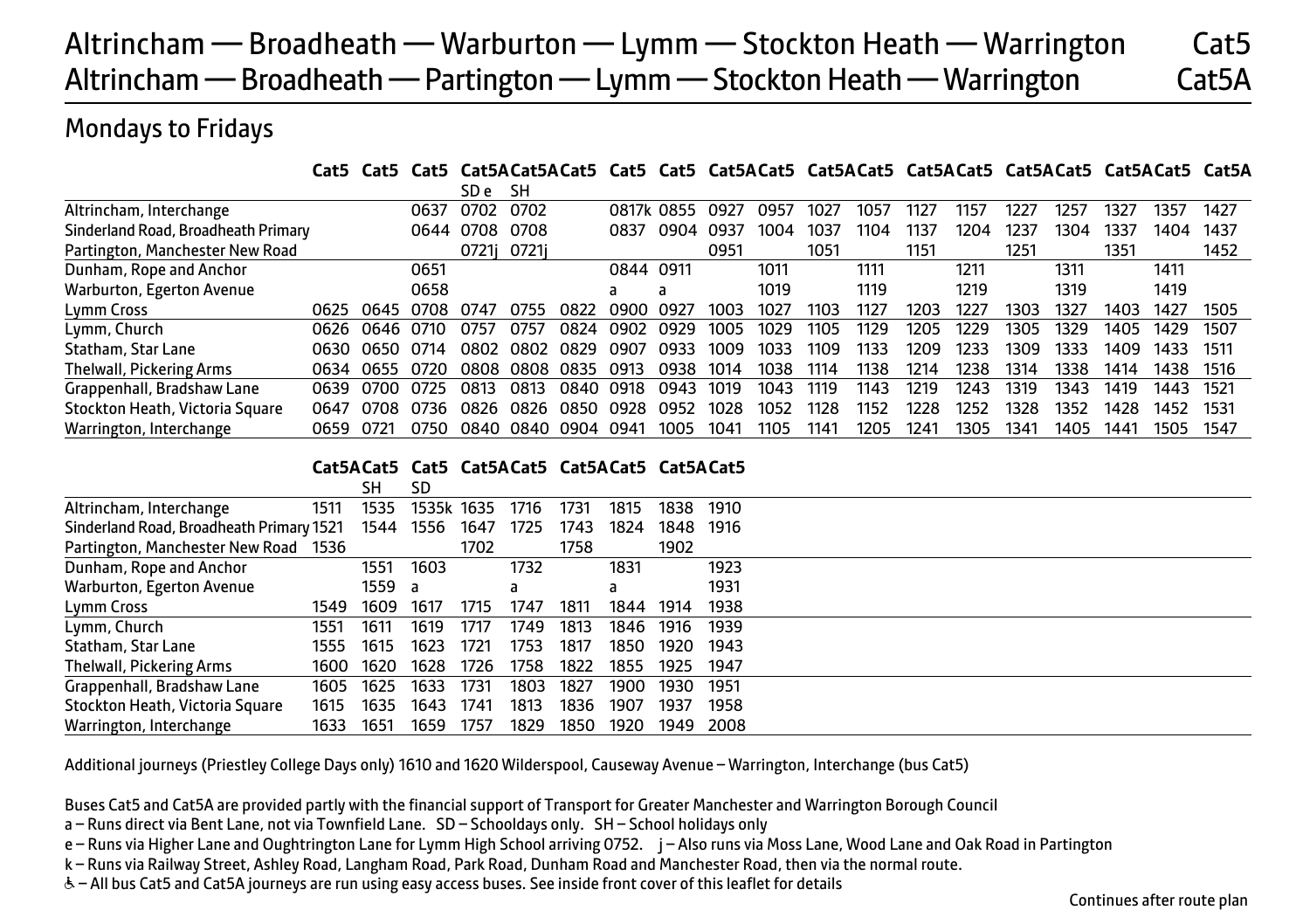# **Cat5 Cat5A**

#### Key

- Bus route
- $\blacksquare$ Train line
- $\blacksquare$  Tram line
- Direction of travel
- Bus station/connection point
- $\circledast$  Train station
- **Wetrolink stop**
- Cat5 Terminus



Contains Ordnance Survey data ©Crown copyright and database right 2010 ©0100022610 Transport for Greater Manchester 2022 Transport for Greater Manchester uses reasonable endeavours to check the accuracy of information published and to publish changes to information in a timely manner. In no event will Transport for Greater Manchester be liable for any loss that may arise from this information being inaccurate.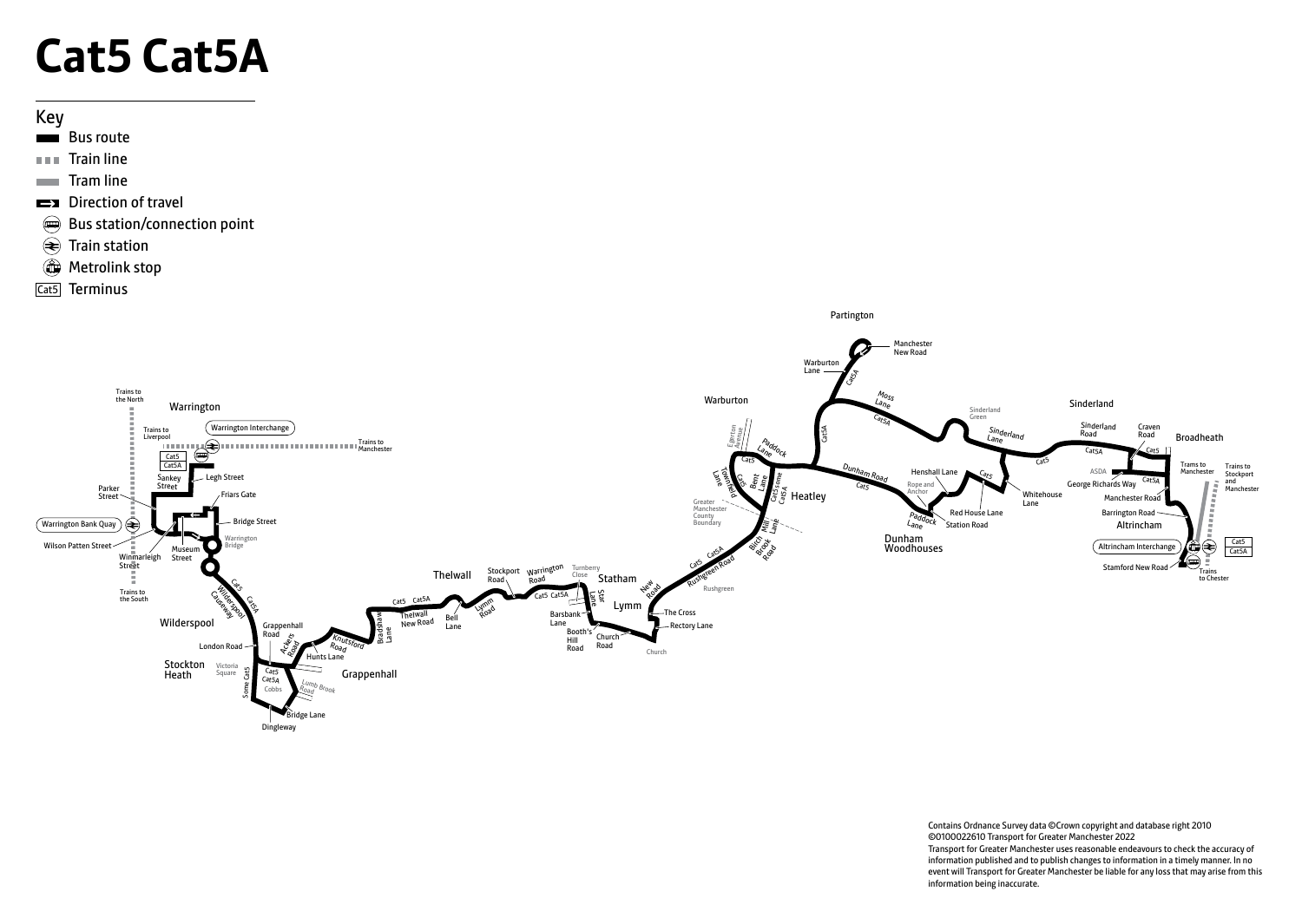## Altrincham — Broadheath — Warburton — Lymm — Stockton Heath — Warrington Cat5 Altrincham — Broadheath — Partington — Lymm — Stockton Heath — Warrington Cat5A

#### **Saturdays**

|                                     |      |      | Cat5 Cat5 Cat5 Cat5 Cat5 Cat5ACat5 |      |      |      |      |      |    | Cat5ACat5 |       |      |      |      | Cat5ACat5 Cat5ACat5 Cat5 Cat5 |      |      |
|-------------------------------------|------|------|------------------------------------|------|------|------|------|------|----|-----------|-------|------|------|------|-------------------------------|------|------|
| Altrincham, Interchange             |      |      |                                    |      |      | 0927 | 0957 |      | 27 | 57        |       | 1627 | 1657 | 1727 |                               | 1757 |      |
| Sinderland Road, Broadheath Primary |      |      |                                    |      |      | 0937 | 1004 |      | 37 | 04        |       | 1637 | 1704 | 1737 |                               | 1804 |      |
| Partington, Manchester New Road     |      |      |                                    |      |      | 0951 |      |      | 51 |           |       | 1651 |      | 1751 |                               |      |      |
| Dunham, Rope and Anchor             |      |      |                                    |      |      |      | 1011 |      |    | 11        | mins  |      | 1711 |      |                               | 1811 |      |
| Warburton, Egerton Avenue           |      |      |                                    | 0855 | 0919 |      | 1019 | then |    | 19        | past  |      | 1719 |      |                               | 1819 |      |
| Lymm Cross                          | 0727 | 0803 | 0827                               | 0903 | 0927 | 1003 | 1027 | at   | 03 | 27        | each  | 1703 | 1727 | 1803 | 1821                          | 1827 | 1843 |
| Statham, Star Lane                  | 0733 | 0809 | 0833                               | 0909 | 0933 | 1009 | 1033 |      | 09 | 33        | hour  | 1709 | 1733 | 1809 | 1827                          | 1833 | 1849 |
| Thelwall, Pickering Arms            | 0738 | 0814 | 0838                               | 0914 | 0938 | 1014 | 1038 |      | 14 | 38        | until | 1714 | 1738 | 1814 | 1832                          | 1838 | 1854 |
| Grappenhall, Bradshaw Lane          | 0743 | 0819 | 0843                               | 0919 | 0943 | 1019 | 1043 |      | 19 | 43        |       | 1719 | 1743 | 1819 | 1837                          | 1843 | 1859 |
| Stockton Heath, Victoria Square     | 0752 | 0828 | 0852                               | 0928 | 0952 | 1028 | 1052 |      | 28 | 52        |       | 1728 | 1752 | 1828 | 1844                          | 1851 | 1906 |
| Warrington, Interchange             | 0805 | 0841 | 0905                               | 0941 | 1005 | 1041 | 1105 |      | 41 | 05        |       | 1741 | 1805 | 1839 | 1855                          | 1902 | 1917 |

#### Sundays and public holidays (except Christmas and New Year period)

|                                     |           |                | Cat5 Cat5 Cat5 |       |           | Cat5 Cat5 Cat5 |      |  |
|-------------------------------------|-----------|----------------|----------------|-------|-----------|----------------|------|--|
| Altrincham, Interchange             |           |                | 1041           |       | 1641 1741 |                |      |  |
| Sinderland Road, Broadheath Primary |           |                | 1047           |       | 1647 1747 |                |      |  |
| Dunham, Rope and Anchor             |           |                | 1055           |       | 1655 1755 |                |      |  |
| Warburton, Egerton Avenue           |           |                | 1000 1100      | and   | 1700      | 1759           | 1819 |  |
| Lymm Cross                          | 0905 1007 |                | 1107           | every | 1707      | 1806           | 1826 |  |
| Statham, Star Lane                  | 0910      | 1011           | 1111           | hour  | 1711      | 1810           | 1830 |  |
| Thelwall, Pickering Arms            | 0915 1015 |                | 1115           | until | 1715      | 1813           | 1833 |  |
| Grappenhall, Bradshaw Lane          | 0919      | 1019           | 1119           |       | 1719      | 1817           | 1837 |  |
| Stockton Heath, Victoria Square     | 0927      | 1027           | 1127           |       | 1727      | 1823           | 1843 |  |
| Warrington, Interchange             |           | 0940 1040 1140 |                |       | 1740      | 1834           | 1854 |  |

Bus Cat5A does not run on Sundays or public holidays

For details of buses during the Christmas and New Year period, please phone 0161 244 1000

Buses Cat5 and Cat5A are provided partly with the financial support of Transport for Greater Manchester and Warrington Borough Council

W– All bus Cat5 and Cat5A journeys are run using easy access buses. See inside front cover of this leaflet for details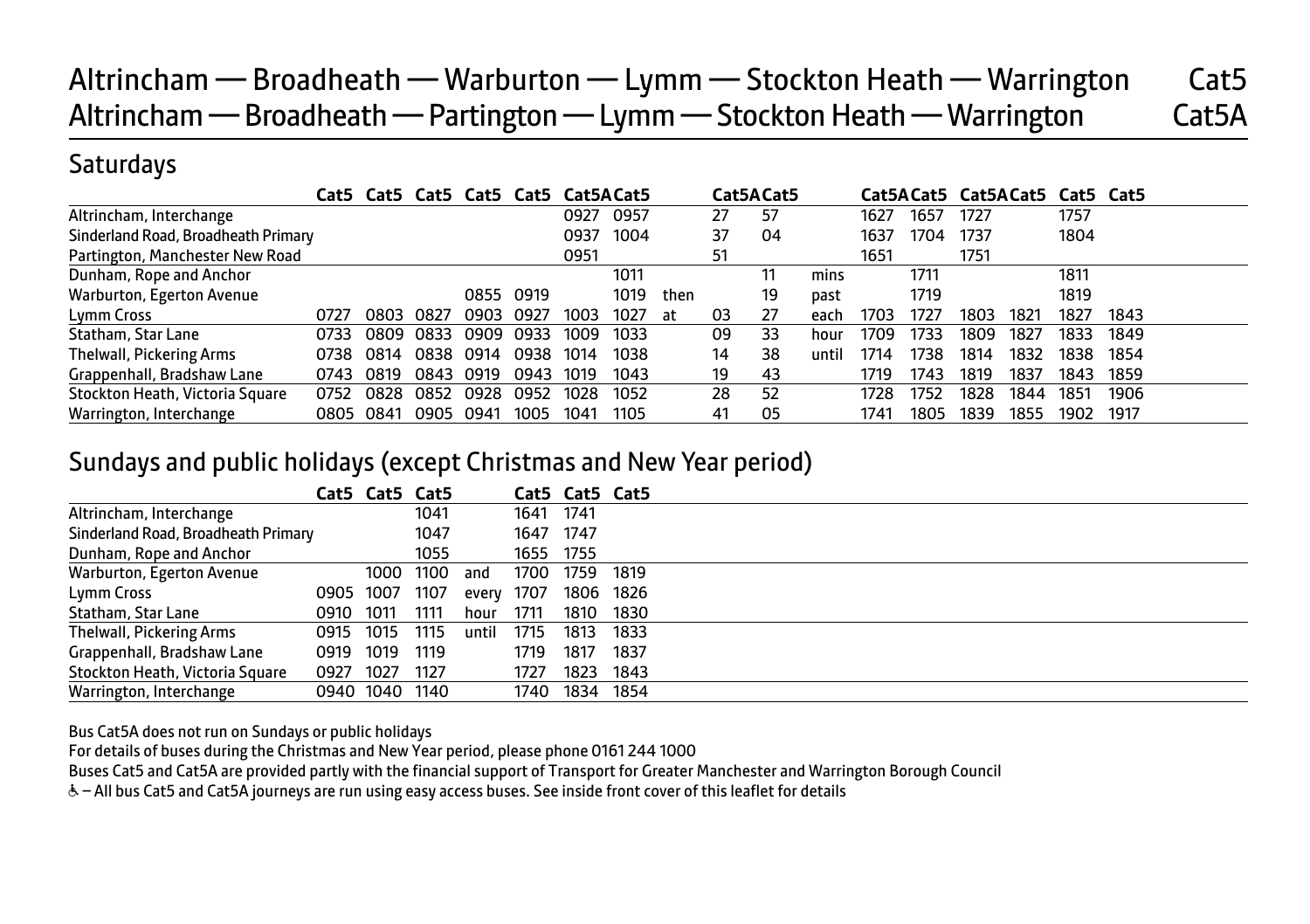## Warrington — Stockton Heath — Lymm — Warburton — Broadheath — Altrincham Cat5 Warrington — Stockton Heath — Lymm — Partington — Broadheath — Altrincham Cat5A

#### Mondays to Fridays

**Cat5 Cat5 Cat5 Cat5ACat5 Cat5 Cat5 Cat5ACat5 Cat5ACat5 Cat5ACat5 Cat5ACat5 Cat5ACat5 Cat5ACat5A**

|                                          |      |           |      |       | SН         |      |           |      |      |      |      |      |      |      |      |      |      |      | SD e  |
|------------------------------------------|------|-----------|------|-------|------------|------|-----------|------|------|------|------|------|------|------|------|------|------|------|-------|
| Warrington, Interchange                  | 0536 | 0558      | 0703 | 0715  | 0739       | 0802 | 0840      | 0910 | 0946 | 1010 | 1046 | 1110 | 1146 | 1210 | 1246 | 1310 | 1346 | 1410 | 1446  |
| Stockton Heath, Victoria Square          | 0546 | 0608      | 0717 | 0729  | 0753       | 0816 | 0854      | 0922 | 0958 | 1022 | 1058 | 1122 | 1158 | 1222 | 1258 | 1322 | 1358 | 1422 | 1458  |
| Grappenhall, Bradshaw Lane               | 0554 | 0616      |      | 0738  | กลกจ       | 0826 | 0904      | 0930 | 1006 | 1030 | 1106 | 1130 | 1206 | 1230 | 1306 | 1330 | 1406 | 1431 | 1508  |
| Thelwall, Pickering Arms                 | 0557 | 0619      | 0731 | 0742  | 0807       | 0830 | 0908      | 0934 | 1010 | 1034 | 1110 | 1134 | 1210 | 1234 | 1310 | 1334 | 1410 | 1435 | 1512  |
| Statham, Star Lane                       | 0602 | 0624      | 0736 | 0747  | 0812       | 0835 | 0913      | 0939 | 1015 | 1039 | 1115 | 1139 | 1215 | 1239 | 1315 | 1339 | 1415 | 1440 | 1517  |
| Lymm, Church                             | 0606 | 0628      | 0741 | 0752  | 0819b 0840 |      | 0918      | 0944 | 1020 | 1044 | 1120 | 1144 | 1220 | 1244 | 1320 | 1344 | 1420 | 1445 | 1523  |
| Warburton, Egerton Avenue                | 0615 | 0639 a    |      |       |            | a    | a         |      | 1030 |      | 1130 |      | 1230 |      | 1330 |      | 1430 |      |       |
| Partington, Manchester New Road          |      |           |      | 0806  |            |      |           | 0958 |      | 1058 |      | 1158 |      | 1258 |      | 1358 |      | 1459 | 1551i |
| Dunham, Rope and Anchor                  | 0620 | 0644 0757 |      |       |            |      | 0856 0935 |      | 1035 |      | 1135 |      | 1235 |      | 1335 |      | 1435 |      |       |
| Sinderland Road, Broadheath Primary 0626 |      | 0651      | 0805 | 0821  |            | 0904 | 0944      | 1012 | 1044 | 1112 | 1144 | 1212 | 1244 | 1312 | 1344 | 1412 | 1444 | 1513 | 1616  |
| Altrincham, Interchange                  | 0633 | 0658      | 0817 | 0835n |            | 0916 | 0952      | 1022 | 1052 | 1122 | 1152 | 1222 | 1252 | 1322 | 1352 | 1422 | 1452 | 1525 | 1626  |

#### **Cat5ACat5ACat5 Cat5ACat5 Cat5ACat5**

|                                          | SH   |            |      |      |      |      |       |  |  |
|------------------------------------------|------|------------|------|------|------|------|-------|--|--|
| Warrington, Interchange                  | 1446 | 1552       | 1608 | 1649 | 1719 | 1746 | 1855  |  |  |
| Stockton Heath, Victoria Square          | 1458 | 1607       | 1624 | 1705 | 1735 | 1802 | 1907  |  |  |
| Cobbs Estate, Dale Lane                  |      |            |      |      |      |      | 1911  |  |  |
| Grappenhall, Bradshaw Lane               | 1508 | 1617       | 1634 | 1715 | 1745 | 1812 | 1918  |  |  |
| Thelwall, Pickering Arms                 | 1512 | 1621       | 1638 | 1719 | 1749 | 1816 | 1921  |  |  |
| Statham, Star Lane                       | 1517 | 1626       | 1643 | 1724 | 1754 | 1821 | 1925  |  |  |
| Lymm, Church                             | 1533 | 1631       | 1648 | 1729 | 1759 | 1826 | 1930b |  |  |
| Warburton, Egerton Avenue                |      |            | d    |      | a    |      |       |  |  |
| Partington, Manchester New Road          |      | 1551j 1646 |      | 1744 |      | 1840 |       |  |  |
| Dunham, Rope and Anchor                  |      |            | 1704 |      | 1814 |      |       |  |  |
| Sinderland Road, Broadheath Primary 1616 |      | 1700       | 1711 | 1758 | 1821 | 1854 |       |  |  |
| Altrincham, Interchange                  | 1626 | 1712       | 1723 | 1810 | 1833 | 1904 |       |  |  |

Additional journeys (Priestley College Days only) 0845 and 0850 Warrington, Interchange – Wilderspool, Causeway Avenue (Bus Cat5)

Buses Cat5 and Cat5A are provided partly with the financial support of Transport for Greater Manchester and Warrington Borough Council

- a Runs direct via Bent Lane, not via Townfield Lane. b Time at Lymm Cross. e Runs via Higher Lane and Oughtrington Lane for Lymm High School departing 1530
- j Also runs via Moss Lane, Wood Lane and Oak Road in Partington
- n Continues to Blessed Thomas Holford School on schooldays arriving 0846. SD Schooldays only. SH School holidays only
- W– All bus Cat5 and Cat5A journeys are run using easy access buses. See inside front cover of this leaflet for details